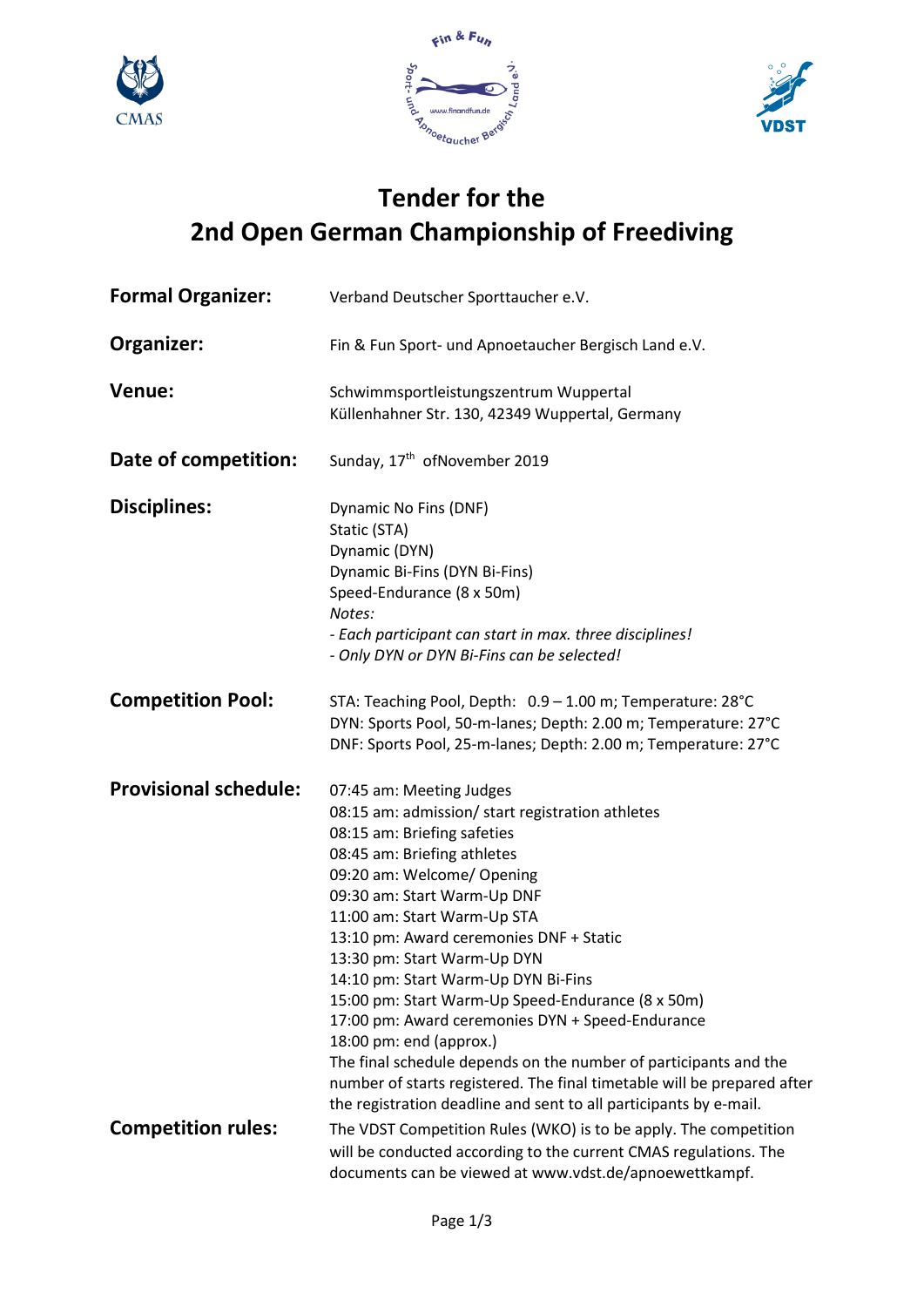





By participating in the DM, the anti-doping regulations of the VDST



and the NADA are recognized. Doping controls can be carried out. **Ranking/ award ceremony:** There will be medals/ certificates per discipline for the top three finishers of the national ranking. All participants receive certificates. With international participation, there is also an international rating. If at least one foreign athlete is among the top three in the international classification (DM open), there will also be an international award ceremony for the discipline. In this case the placement one to three will also receive medals/ certificates. **Protests:** Protests must be submitted in writing, no later than 20 minutes after the announcement of the result, with deposit of 50 Euro to the Main Judge. **Number of starts:** The final number of starts in the individual disciplines will be determined after the end of the registration. Announcement by 20<sup>th</sup> October 2019 at the latest. If there are more registrations than starting possibilities in a discipline, the specified Personal Best Performance (PB) decides on the starting position. Speed Endurance. Here the limit time (maximum possible time) is 10 minutes for men and 12 minutes for women. **Record status:** The competition has national record status. Age categories: Start is only in the open age group. Minimum age: 18 years. **Right to start:** According to the VDST competition rules are required: • Diving or medical examination not older than one year • Proof of membership in a VDST club (competition pass or diving pass) or VDST direct membership. **Visitors/ Press:** Admission for visitors and members of the press is free. **Starting fee:** 30, - Euro for the first discipline (including fruit and drinks) 20, - Euro for each additional discipline